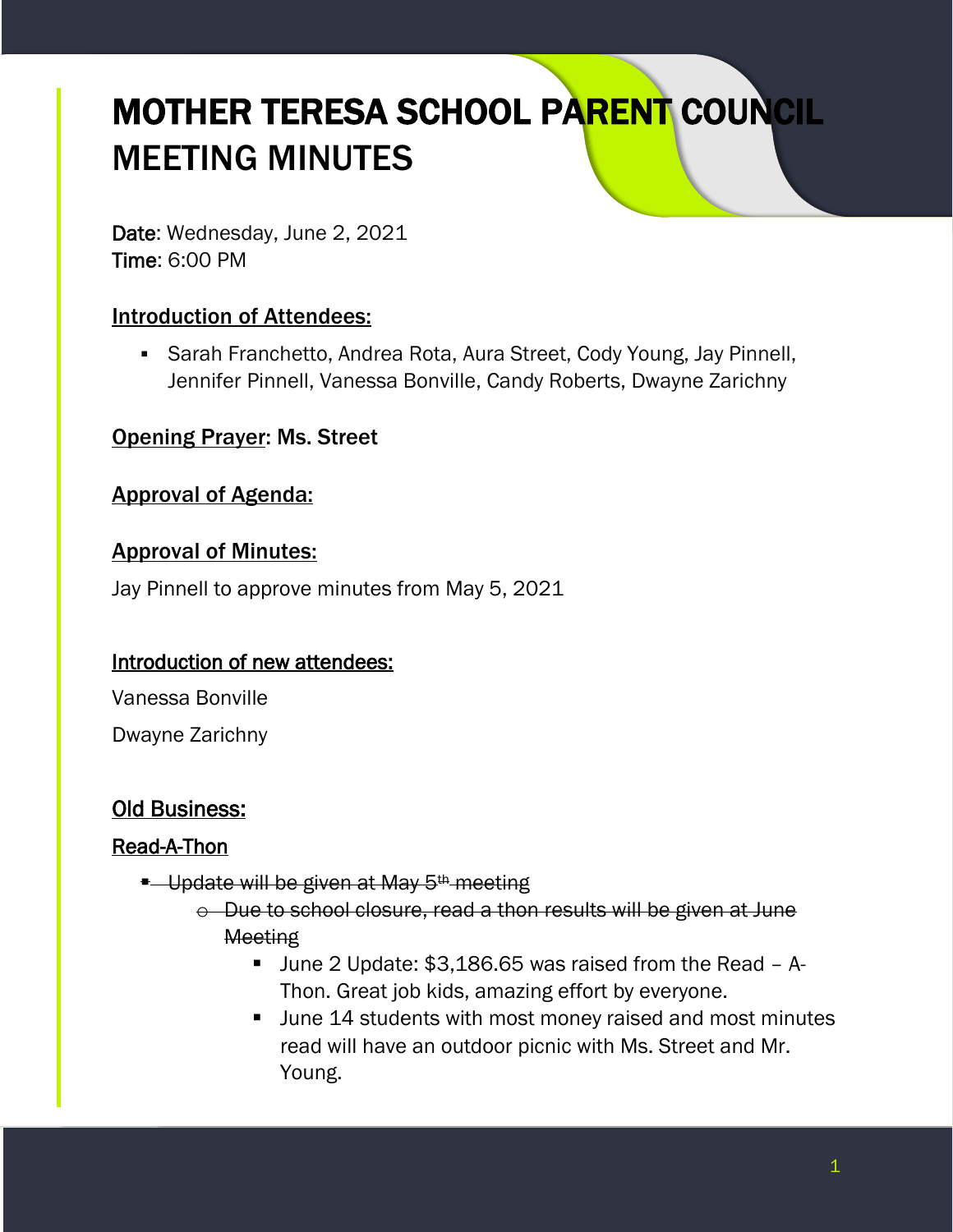## Art Auction:

- **•** Art Auction will take place during Education Week (May 10<sup>th</sup> 14<sup>th</sup>
	- $\circ$  \*\*Update will be given at June meeting.
	- o June 2 Update: Wonderful projects created by the students,
		- Total money raised: \$1, 311.17.
		- Projects will be coming home with students.

#### New Business:

#### Meet the Teach Night:

- Thoughts on hosting a meet & greet before school starts?
	- o Sarah motioned to amend to add a \$200 budget item for Meet the Teacher.
		- Jay Pinnell to second the motion
		- Motion Carried.

## School Start School Supplies:

- Online school supply list will be emailed out to parents, as well lists will be provided with student's online report cards.
- School Start makes purchasing your child's school supplies super easy with just a click of a button.

# Year End Festivities:

- White Barn Fun Farm will be at our school Wednesday June 23, students will get to feed and pet the animals.
	- o Consent forms will be sent home with students.
	- o Each student will receive an individually wrapped hot dog, juice box and bag of chips.
		- Motion made to increase Year End Fun Track budget to \$500.
			- Jay Pinnell to second the motion
			- All in favor motion carried.